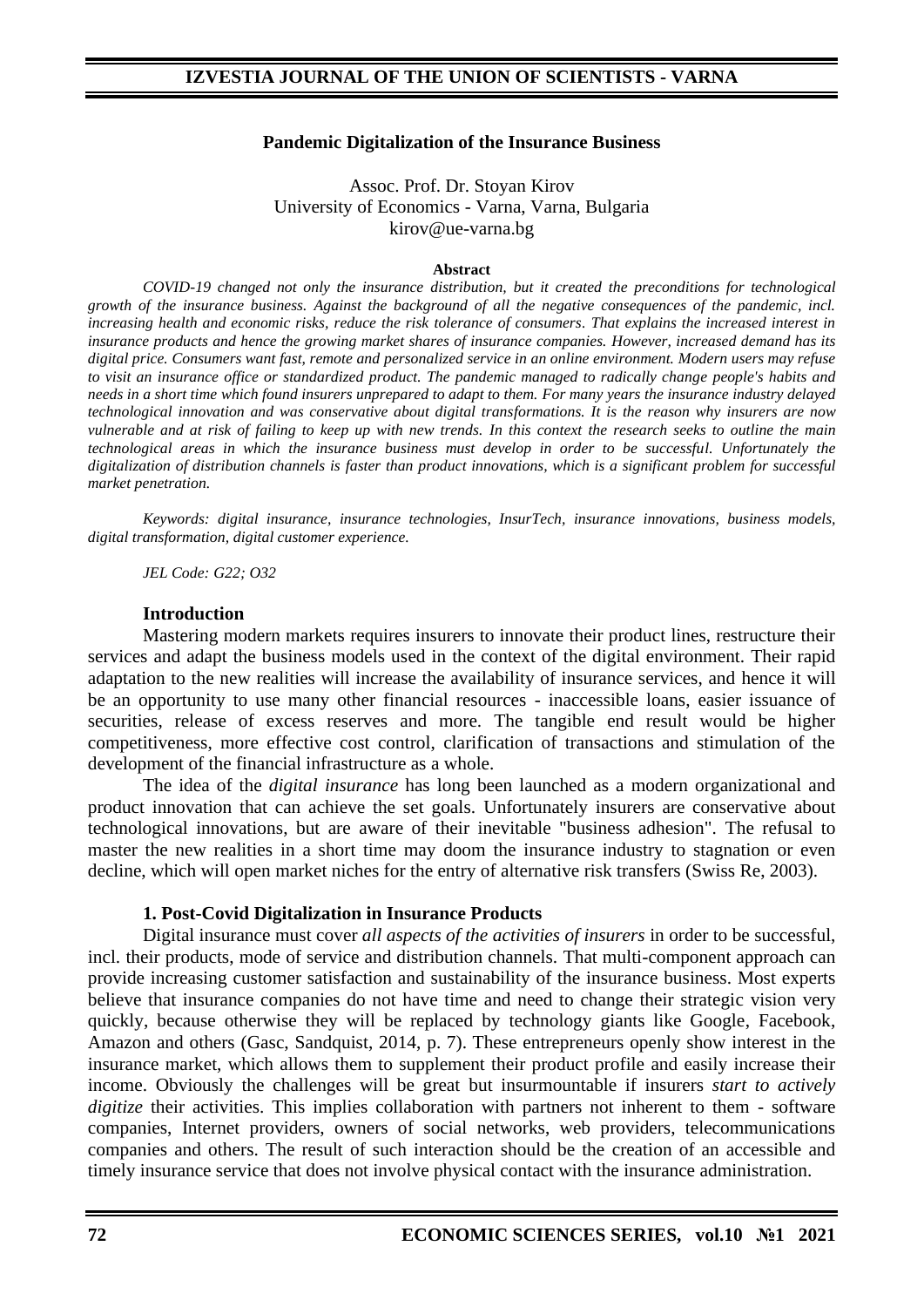Insurance products offered in a digital environment must be parameterized in a unique way allowing easy comparisons with similar services, their purchase without professional advice, remote signing of documents and payment for the service, determination of indemnity according to objective criteria in a fixed amount, proof of damage without physical inspection, etc. The most important thing about product innovations is that they are perceived by the insured as *satisfying new needs*. Unfortunately, current insurance services do not meet the expectations of the new generations. In order to attract the so-called millennials (generation Y) insurers will have to think outside the box and promote their range as completely updated.

The main sales characteristics of the new digital insurances will be the covered risks, the insured objects, the way in which the liability of the insurer is set and the insurance premium. The insurance coverage *will increasingly adhere to the principle of specialization*, i.e. to the definition of events that can be fully determined by technical means. This would exclude possible disputes over the occurrence of the risk and would lead to its further digital service. Most natural disasters are such risks (strong winds, torrential rains, etc.) that can be registered and assessed by meteorological stations. The named coverage of digital insurance does not exclude the option to cover human activities leading to damages (e.g. traffic accidents) but a recording of a technical device as evidence (e.g. car telematics equipment or public video surveillance equipment) will be required. On the other hand, insurance against cyber risks (interference in web applications, card skimmers, operational bugs, denial of services, viruses, abuse of privileges, etc.) will become modern.

The objects of digital insurance will have *to allow remote monitoring*, which is not a utopian possibility and is already applied in practice. "Smart houses" have long been available on the market providing real-time information about what is happening in them. Scanners and sensors monitor humidity, temperature, electricity, gas consumption and at any time can report risk circumstances and record the occurrence of risk. All this is happening thanks to the widely used "Internet of Things" technology (IoT). It supports digital real estate insurance. Automobiles and any other movables that are connected in a network and provide information wirelessly are also perfectly suited to be the object of new insurance products.

The most suitable for digitalization are general insurance products. This is confirmed by the practice globally where product innovations occur predominantly in car insurance (CapGemini, Efma, 2018). Life insurance is currently *on the periphery of digitalization* but it is also changing thanks to better information of insurers about their customers, which is assisted by general practitioners and pharmacists, national health authorities, medical commissions and others. Many people use artificial intelligence at home (Alexa на Amazon, Siri на Apple, Cortana на Windows and others) which monitors and records the conversations of their owners. The information accumulated in this way could be of benefit to life insurers. If their clients frequently consult their artificial intelligence for health problems, this will be an indication of existing risk circumstances and may be included in their insurance file for further analysis. This is a completely non-standard approach to information collection specifying insurers' risk assessments and supporting digital distribution.

The information collected by the insurers in the line of technological innovations can help to personalize the offered insurances in terms of coverage and price. *Digitalization allows personal adaptation* despite the fact that its incorporation into the insurance business is mostly associated with the delivery of standardized, mass insurance services*.* Moreover, it *allows for price differentiation based on retrospection* which is realized thanks to the transforming risk assessment models from based on a posteriori data to users using current observations. Insurers have real-time information on risk circumstances which allows them to update premiums during insurance contracts. This, on the other hand, gives a real chance to implement the "Bonus-Malus" system and to start overcoming the moral hazard in the system. If digitalisation helps to reduce the risk burden by shedding light on the impact factors, consumers will feel the beneficial price effect (Klapkiv and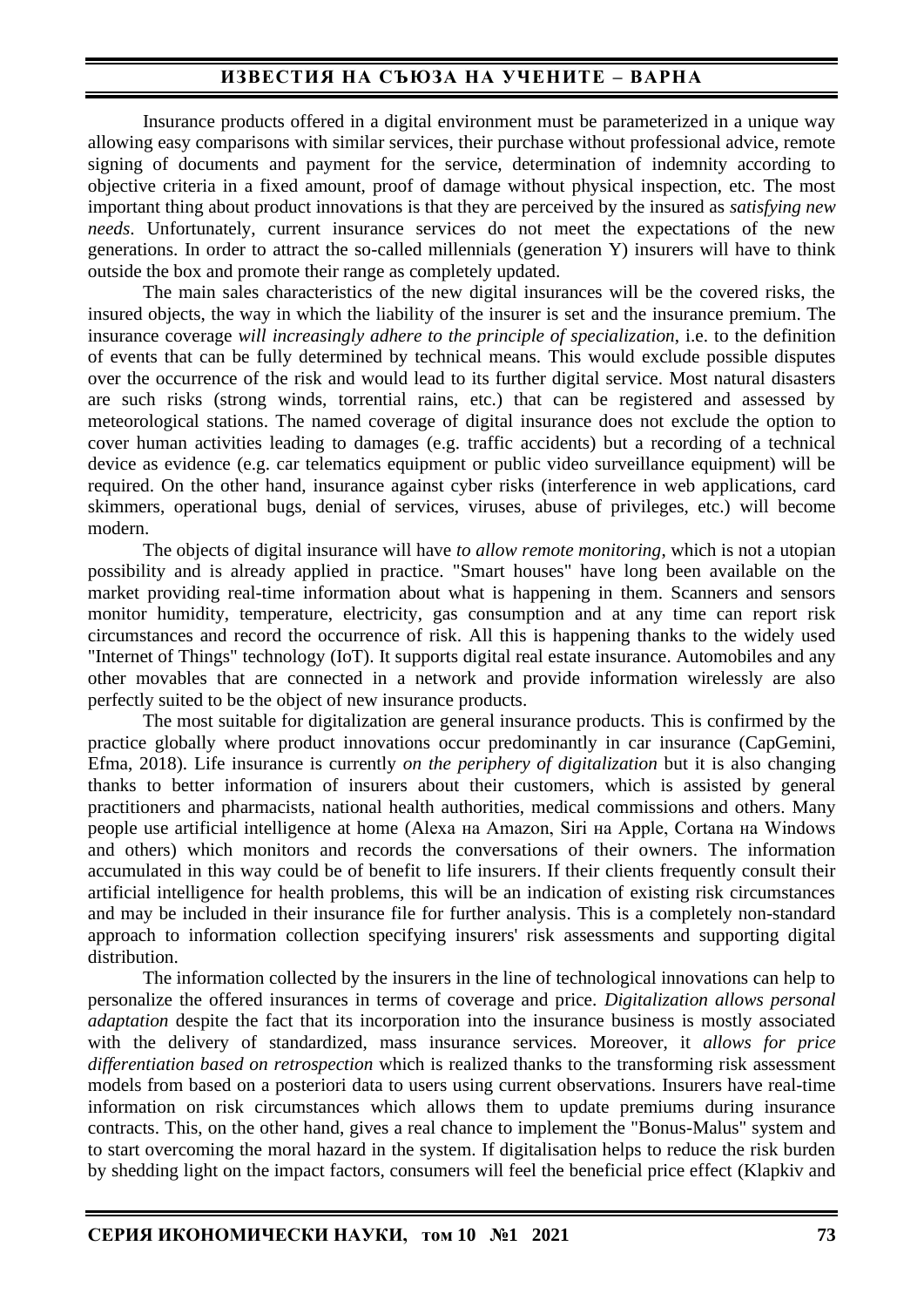### Klapkiv, 2017, p. 69).

The link between prices and digitization processes is a "double-edged sword". The ability to compare insurance prices easily and quickly can *greatly exacerbate competition*. This hides the danger of lowering the insurance premiums below the so-called risk premiums, exposing insurers to insolvency. Digitalisation is logical to lead to price reductions, but this should not affect the financial autonomy of insurers - it should be linked to more accurate monitoring and risk prevention. Strong competition in the market will force companies to offer much more diverse payment schemes. *Periodic contributions for short periods* are expected to be a preferred option by digital users, especially since they will be calculated based on the spent part of the risk and adjusted over time*. Deductibles are more likely to undergo structural changes*, first, because they repel customers on online platforms and, second, they are difficult to explain from a distance. They will be replaced by decreasing deductibles that have a stimulating sales effect or will be canceled without having an effect on the original price.

Digital product innovation will not be an easy task for insurance companies given their conservatism and unyielding staff. However, they will be forced by the environment to develop a new design of their services that will make them timely, applicable, desirable, efficient and economical. It is crucial that their products *are addressed to consumer expectations* taking into account their inherent dynamism. "Cosmetic" product innovations will not work, because the frustration of the first buyers will be reported "in a flash" on the Internet and will cause a collapse in market confidence. Any opinion expressed in a digital environment is more easily accepted as true and has an immediate effect on market attitudes (Elwalda and Lu, 2014). In this sense, if insurance companies are going to have digital services they have to do it the way the policyholders wants it.

### **2. For a more exciting customer experience in a digital environment**

Renovated insurance in accordance with digital requirements must be offered in such a way as to ensure the best possible customer experience. That means communication with the policyholders have to be easy, fast, trouble-free, secure and effective. Modern consumers want to take out insurance with minimal waste of time and money. They would be reluctant to interrupt the process of their digital purchase to visit the office of the insurance company or its agent. Their partial digital service can disappoint, bore and divert them to other competitors in the market. Obviously, insurers will be increasingly in demand offering a *fully technological distribution chain*, guaranteeing the efficiency of transactions. The reduced costs due to the lack of physical contact during the service is accompanied by an increase in the number of successfully completed transactions in a relatively short time. Unfortunately, the new distribution channels are exposed to cyber risks which can compromise the security of ongoing customer connections. Nevertheless, digital distribution will be *fully acceptable and economically justified* against the background of potential business benefits.

The reluctance of consumers to combine physical with digital insurance distribution should not be interpreted as a refusal of multichannel communication. In the literal sense of the word, it is a question of their *antipathy to "face-to-face" service*. The offices of insurance companies have working hours which creates discomfort for consumers but online platforms are available to them anywhere and anytime. Otherwise, modern customers have no problem switching from a web-based channel to a mobile application, connecting to a call center and returning to the provider's website. The experience for them is more exciting and provocative in this way (Vachkov, 2015, c. 176-178). Multichannel service in a digital environment makes insurance purchases *an irresistible challenge* that holds the attention of customers to the end. The fact that consumers will remain in the sight of insurers and will be served at any critical moment should not be underestimated.

Insurance companies have always had accurate information about risks and their preconditions. In addition of that, they have gained experience in data processing and analysis over the years. But digitization will dramatically increase the flow of information which *will create some*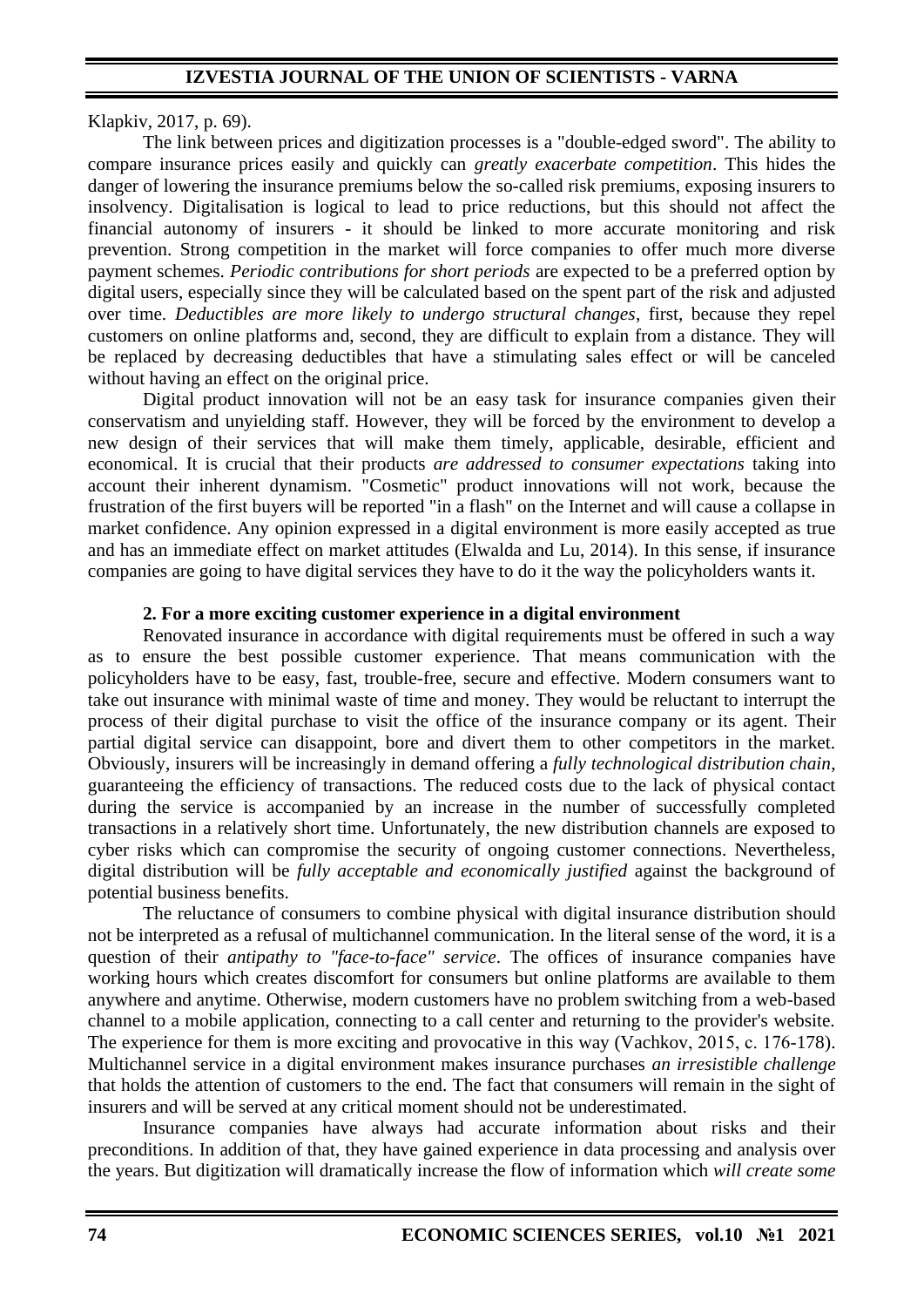*difficulties for them* (Dang, Aggarwal and Patil, 2018). Questions arise as to how this data will be used, what the scope of the analysis will be, how specific the estimates will be, and so on. Big Data *provides unlimited customization options* for both the insurance product and the customer experience. The insurance business must develop in this direction, offering services that are precisely oriented to individual risks, the daily life of each consumer and his behavioral characteristics. The differentiated approach to the clients *builds a special type of attachment* and leaves a lasting positive attitude towards the insurance protection.

The personalization of the insurance service has other positive effects on the customer experience. Once consumers have used the digital services of their insurers, they can count on their assistance in finding *appropriate and timely offers* without investing additional effort and resources in the future. For example, let's look at a case in which insurers have information about customers' purchases and respond in a timely manner with proposals for adequate insurance related to them. All this can be achieved because of data provided by social networks, wholesalers and retailers, Internet providers, collective shopping sites and others.

Although insurance companies are increasingly digitizing their services *there are many unfinished structural elements in it*. For example, the stage of proving the risks, assessing the damages and determining the insurance indemnities continue to take place with the active participation of the insurer's experts. In fact, this is an interruption of digital service which generates consumers' aggression and especially those with a busy daily life. The slow rate in the automation of processing customer complaints should also be considered here. However, the processes are digitized at the level of sending emails or participating in chats, which are "outdated techniques" and lead to system obstruction. Little has been done to integrate artificial intelligence and bot work. In general, *there is a high level of manual data processing* and voluminous paperwork in the last stages of the insurance process. Insurers will need to expand their innovations to meet consumer expectations and become more efficient. In addition, their efforts will have a positive effect on increasing the customers of small and medium business.

Insurers must put their employees online as soon as possible, incl. those who have routinely served customers in companies' offices in order to switch to fully digitalized distribution channels. The transition *will require new skills* that need to be created and cultivated in staff through a series of trainings and seminars (Acharya and Hebbar, 2016, p. 5). Digitalisation can create fears among employees who in turn may resist and even sabotage processes. The reason for this is usually the fear of mass layoffs. Such a position is not entirely justified, because the human factor cannot be completely replaced in the process of digitalization. There will be work for all employees, as long as they are able to increase their competencies.

The fact that some of the a ctivities and procedures of insurers are automated does not mean that they will not be controlled by people. *The role of internal control will increase* with the rate of technological change. The direction of development is also determined by the restrictive regulations introduced by the countries regarding digital innovations. Compliance with local rules will require the involvement of professionals with specific knowledge and skills that cannot be delegated to "smart machines". These and other arguments prove the thesis that the human factor will not lose its role in the digital world. In addition, *it is unreasonable at this stage to digitize all insurance activities*. Solving complex, unique and atypical cases cannot pass without human intervention.

The possible solutions for improving the digital distribution and hence the customer experience are many and varied. The future is in the direction of promoting multilevel marketing through Internet platforms, improving the processes of cross-selling and upselling, the development of crowdsourcing and others. Crowdsourcing makes it possible to introduce technological innovations that are fully adjusted to the needs of consumers. Periodic market research through organized online groups puts insurers *in the position of informed leaders*. So they are not outsiders catching up with market needs.

Cross-selling and upselling are becoming more accessible and efficient thanks to linked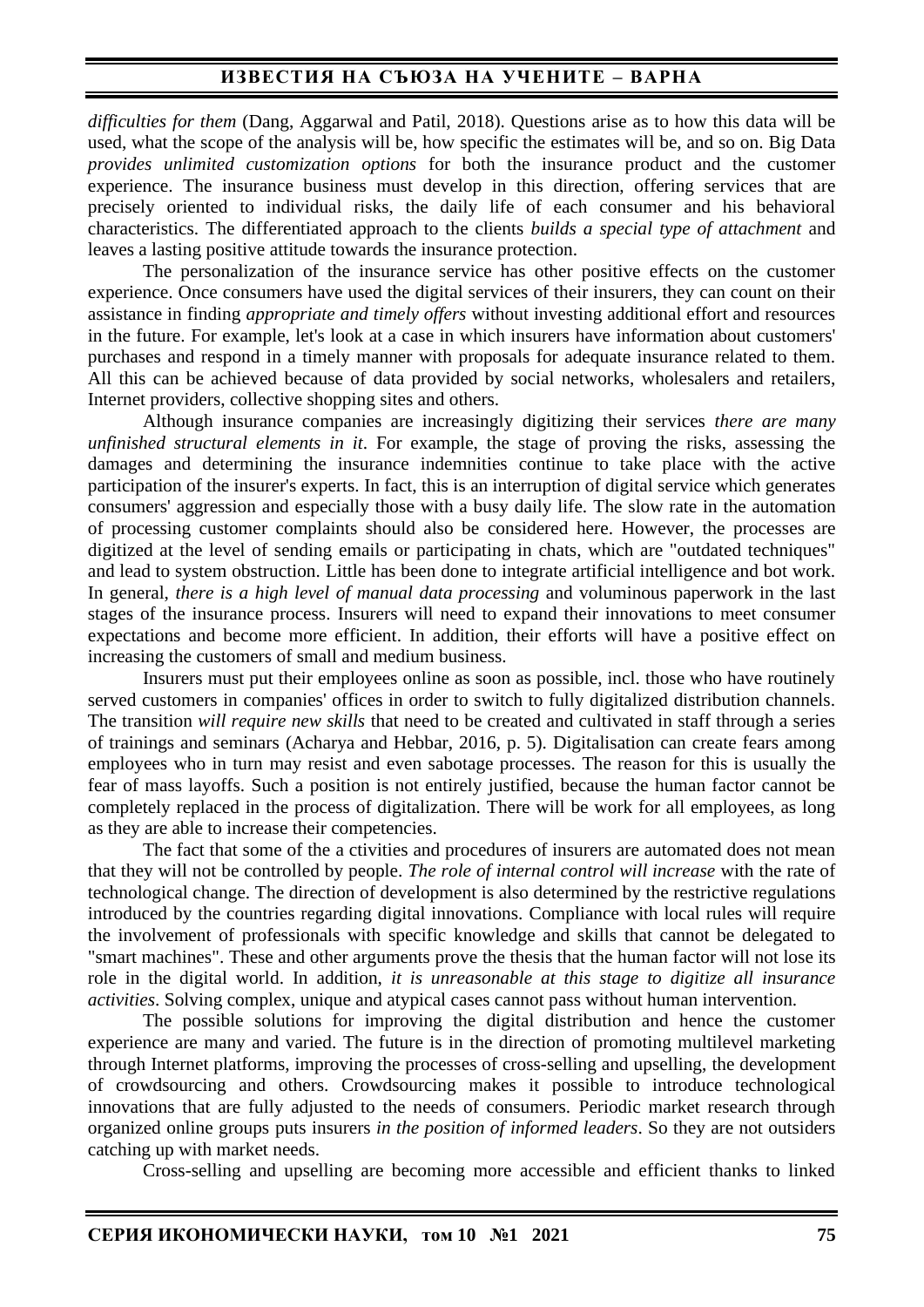## **IZVESTIA JOURNAL OF THE UNION OF SCIENTISTS - VARNA**

datasets. It is now much easier to detect any purchase and offer insurance for it with a supporting effect, e.g. bank loan with risky life insurance, purchase of a car with property insurance or home insurance with extended coverage for the movables in it, etc. In fact, distribution innovations are constantly expanding and they should not be limited. Insurers must continue to experiment and "demonstrate tolerance for their mistakes and failed attempts" (Nicoletti, 2016, p. 27). *Self-criticism may be a key moment* in the digitalizing world and may lead the insurance business to profitable positions.

The perceived need for full digitalization of the service is not sufficient for the expected transformations of the insurance market. Insurers do not change at the rate that consumers want and that is why they lag behind their competitors. The inertia in their innovations has its logical explanations which, of course, do not justify them but reveal their "pathology". The reason for the slow rate is usually the government regulations, which prevent the use of some modern models for transformation in its pure form (OECD, 2017, p. 29). In addition, insurance companies are burdened with many inherited practices from the past that they cannot get rid of.

The traditional insurance distribution which has been profitable for years, now repels consumers and does not contribute to the prosperity of the business. Apparently, the real genesis of insurers' failure in technological innovation is related to *their lack of experience* in this field. They have never been actively involved in digital distribution and do not have a clear vision for its future configuration. They have never been forced to think outside the box to save their business. This is what creates them the greatest difficulties now.

The growing disbalance between consumer expectations and the slowness of insurers in offering digital solutions creates a favorable environment to enter new players in the market. The biggest threats are technology giants such as Google, Facebook, Amazon and Apple which have millions of customers on their platforms and can quickly establish themselves in insurance, pushing out traditional participants. That is why it is reasonable *to look for collaboration with InsurTech* at least as an initial phase for "extreme" digitalization. They can help insurers in their restructuring process by offering flexible, innovative and modern digital solutions. It is important not to lose customers with old-fashioned and cumbersome sales procedures.

InsurTech are more adequate in communicating with customers, timely reporting their moods, sifting out the wrong (false) signals and can offer a *unique customer experience "from end to end"* (Vachkov, 2015, c. 212). They sell cheaper, firstly, because they know the risk better and, secondly, because they have an effective cost program. InsurTech companies rely not so much on a historical performance of the risk but on its prognostic simulation when they assess the risk burden. They have taken the innovative approach of *insuring not the property but their owners* with all their oddities. Now it is up to the insurers to choose the right partner and to hurry to adapt their sales techniques with his help because otherwise others will do it for them.

#### **3. Applicable business models for digital insurance in the pandemic**

The insurance digitalization is an irreversible concept caused by the unsuitability of traditional business models to new customer expectations. The classic formula to provide protection through adhesion contracts on the principle of "face-to-face" suffers serious criticism because it can not guarantee competitiveness and hence increasing efficiency of insurance (Vanderlinden et al., 2018, p. 195). The realities make traditional insurance *insufficient for quality risk management*. In fact, they only compensate for the direct damages from the risks without being interested in "aftershocks". They will not compensate for the lost benefits of losing the normal rhythm of life and productive activity.

Traditional business models *do not generate a sufficiently stable and trusting relationship with customers* (Thomas, 2017, p. 18). The main attention of insurers is focused on the signing and renewal of insurance contracts, and everything else is left to happen "by default". It is more than certain that a new market approach is needed to make *consumers want insurance services* and not to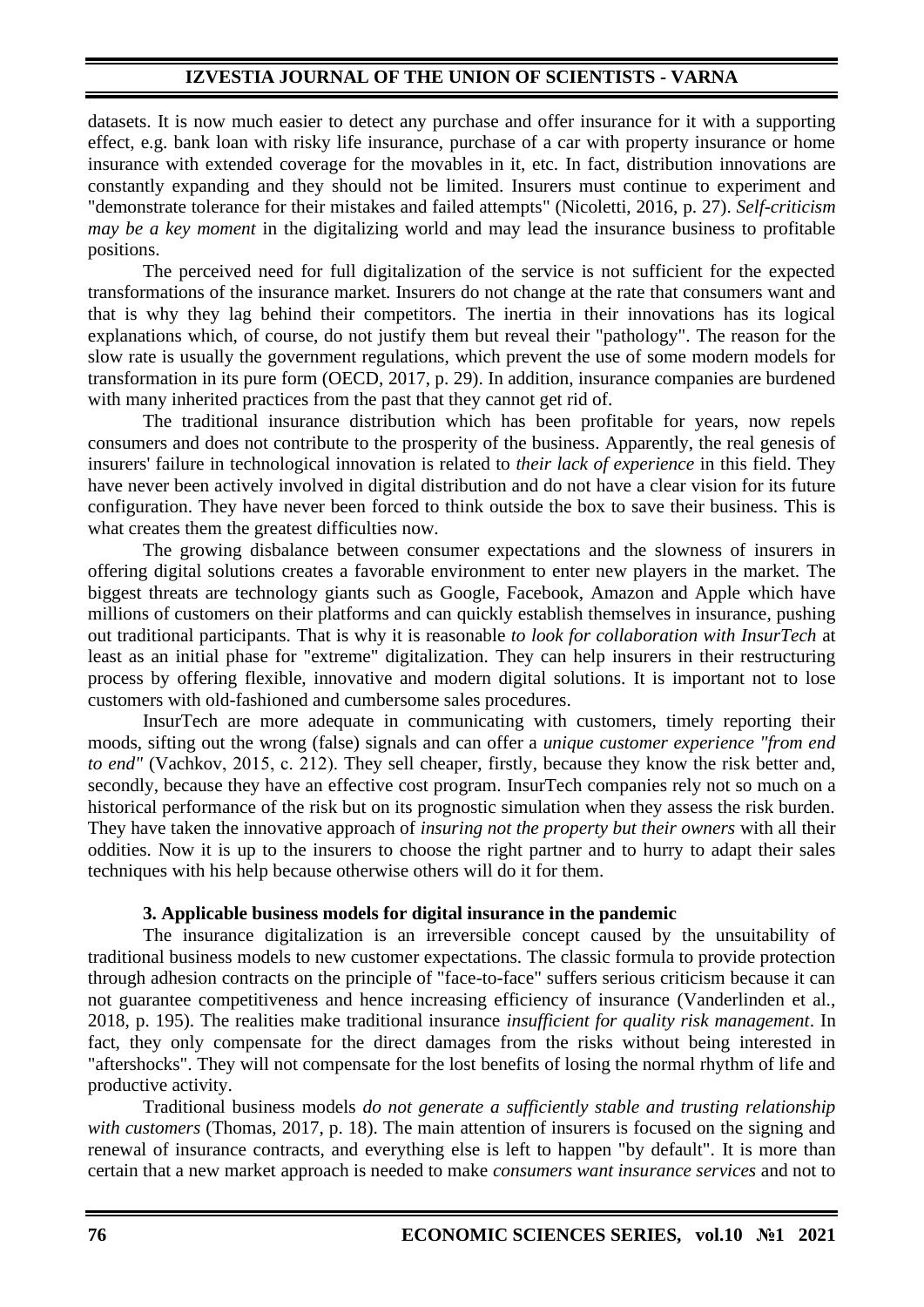buy them because they are forced by the law or simply because they have no other alternative.

Insurers are increasingly transforming their business models to meet market challenges. Of course, they do not need adaptive innovations but an aggressive restructuring of their activities. Decisive measures are needed for business reforms and the integration of unique models to open up new opportunities and overcome current imperfections (Vachkov, 2011, с.13-17). Like all entrepreneurs in the market, insurers need to be more efficient by minimizing their costs and at the same time making the realization of their services more profitable. Technologies has potential and can penetrate the entire business model *changing it from within*. This means looking for new partners, promoting new products, using digital platforms, automating the service process, etc.

Innovative insurance business models create competitive advantages by relying on product development and partnerships with high-tech companies. The creation of a new product does not mean a "slight" optimization of the existing assortment but the offering of *a qualitatively different insurance service* adapted to the customer needs and the parameters of the digital distribution channels. Modern consumers expect timely digital solutions in more aspects of their lives putting *shopping convenience ahead*. In this context, it seems reasonable to use such digital distribution channels that respond as much as possible in line with market demand (web sites, virtual brokers, mobile applications, social networks, two-way platforms, self-management of applications, etc.). Behavioral information accumulated through them can help increase customer satisfaction. The better insurers know their customers the more personalized experience they can offer them. On the other hand, digital distribution is seen by consumers *as a much more transparent alternative* than traditional distribution which increases their confidence in the insurance business (Cebulsky et al., 2018, p. 360). This makes us think that *transparency and trust will be the leading features* of the new business models.

Another key factor in establishing a successful business model in a digital environment is *choosing the right partners*. The group of companies with which insurers can collaborate and implement innovative projects is quite different. Some of them are completely atypical for the "physical" supply of insurance. And if so far insurance companies have mixed their sales with commercial banks and real sector companies (travel agencies, car companies, etc.), now they will have to cooperate with telecommunications companies, Internet providers, social network owners, generators of offer comparison services, Big Data analyzers, original equipment manufacturers, etc. The number of new partners is large, but more importantly, they were never in the sights of insurers until a decade ago. Establishing long-lasting contractual relationships with them will take time for market identification and adjusting the business model to their way of working.

Some researchers do not hide their concerns about new participants to business models (Cappiello, 2018, p. 34). The existing concerns are related to the potential repositioning of insurers in the sales process and the loss of control over sales on their part. In fact, digital partners can acquire much more confidential information about the insured than the insurers themselves, incl. to systematize and decode it more quickly in their favor. For this reason, any successful business model must not allow insurance companies *to lose touch with their customers*, even it must build a "permanent bridge" for the parties to be personally recognizable.

If possible, the connection with the clients should run simultaneously through several channels. For example, an information about a suitable product should be able to be obtained from the insurer's website but also from an SMS message or chat communication. Contact should be *insistent (obsessive) but also expected (useful)*. In these circumstances the data from the insurance profiles of consumers must have the status of a company secret, firstly, to ensure the sustainability of the business and, secondly, not to marginalize the functions of insurers.

In order to start the reengineering of business models two types of innovations are needed *expansionist and constructive*. The difference between them is in the way they impose the market power of their administrators. Business models with expansionist characteristics target undervalued consumer segments or competitors' markets seeking to increase market positions of insurers within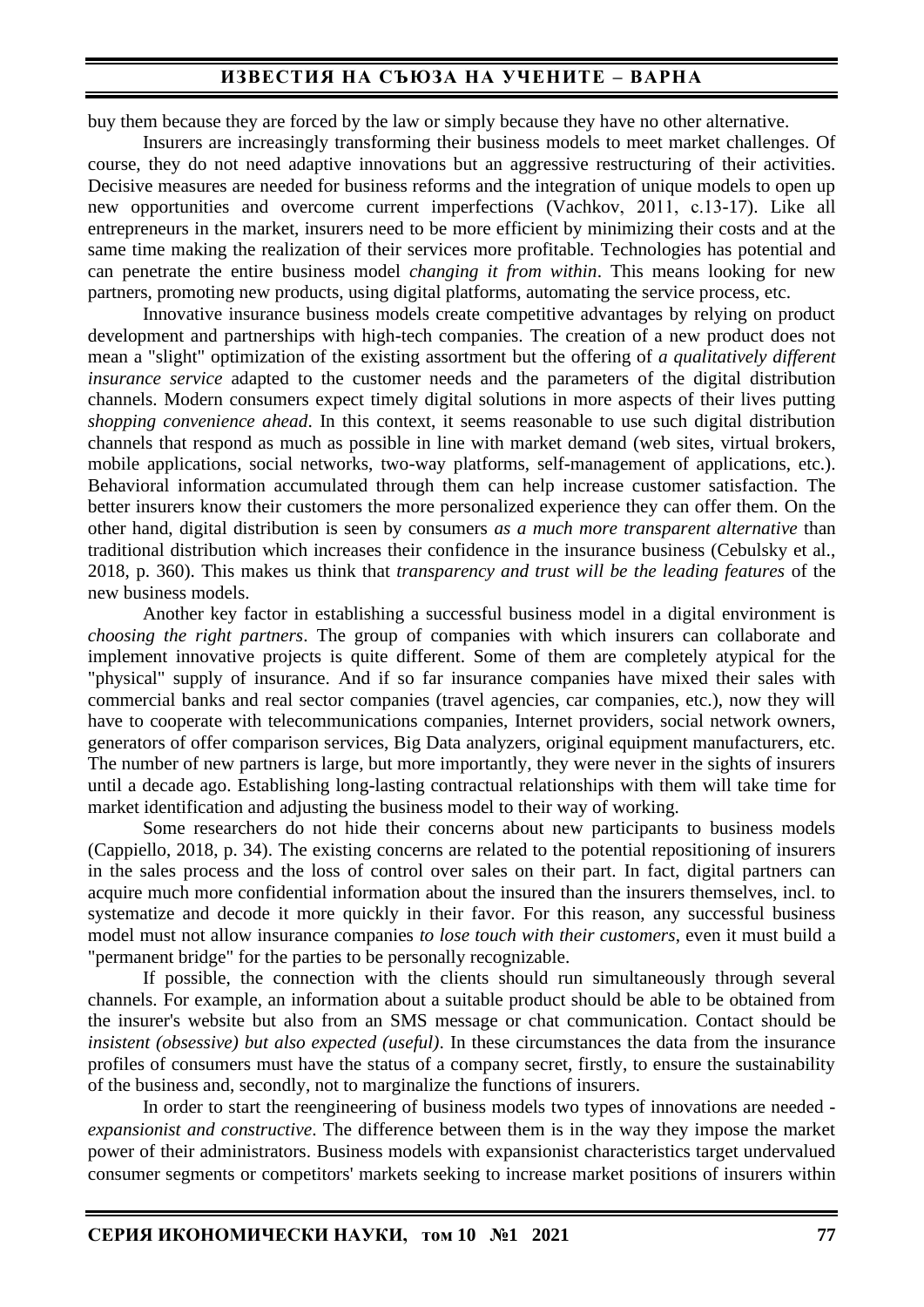## **IZVESTIA JOURNAL OF THE UNION OF SCIENTISTS - VARNA**

existing customers. The orientation of the construction business models is diametrically opposed which also pursue an increase in revenues but by opening new markets, incl. *by creating new users* (Vermeulen and Raab, 2007, pp. 40-41). They have the power to multiply the financial results of insurers in the long run but at the same time they are more risky. Despite their differences both types of business models need strong digitalization of the distribution processes, incl. excellent expertise for e-commerce. The most common models in the insurance industry that can be classified as innovative are on-demand insurance, pear-to-pear insurance, usage-based insurance (IAIS, 2018, p. 10).

These business models include the creation of new products or a significant change in available services so as to fully meet the evolving needs of consumers. Product innovations must be adapted to the personal specifics of each individual customer. The information available in the digital space allows to personalize the supply in case that the insurers manage to react in a timely manner to market attitudes. Thanks to their innovative products they can attract or create new customers which can be transformed into loyal subjects of insurance relations. Digital insurance is "addictive" and can cause these newly attracted consumers to enter the main market segments of insurance companies very quickly (Gawali and Mundhe, 2016).

## **Conclusion**

COVID-19 catalyzed the digitalization of the insurance business and set the guidelines for the successful development of insurance companies. Traditional market participants adopted new business models to create customers and increase their market power. Regardless of their choice of constructive or expansionist business model they *had to digitize their activities from end to end* in order to avoid the burden of administrative requirements for their customers. Insurers began to actively use artificial intelligence, machine learning, telematics, blockchain technology, drones, the Internet of Things, InsurTech and many other technological innovations. All of them aim to provide faster and more convenient channels of communication in connection with the signing of contracts, risk assessment and liquidation of damages. Although the positives of the new business models are addressed mainly to consumers insurers earn no less than them. Firstly, because they will be much better informed about the risk circumstances, secondly, they will be able to counteract insurance fraud more effectively, thirdly, they will be more competitive in terms of their products and, fourthly, they will ensure faster market penetration. All technologies improve the speed and accuracy of data processing, which brings together the moment of insurance decision-making and its actual implementation, respectively the moment of occurrence of damages and the claim for them. This is exactly the success of the new business models. The risks have intensified in the context of the pandemic and require proactive action. The desired and expected personalization of the insurance service can now happen in real time and with minimal information asymmetry. Improving the customer experience will cost insurers dearly (not only because of the high IT costs, but also because of the need for secure privacy and cyber attack management) but it will have a compensatory and stabilizing effect on the business in the short term.

### **References**

- 1. Acharya, M. and Hebbar, Dr. (2016). Digitalization of insurance sector: issues and challenges to an insurance advisor. *International Journal of Advanced Trends in Engineering and Technology*, 1 (1), pp. 5-9.
- 2. CapGemini, Efma. (2018). *World Insurance Report*. [Online]. Available at: https://www.capgemini.com/service/world-insurance-report-2018/ [Accessed 25 September 2021].
- 3. Cappiello, A. (2018). Technology and the insurance industry: re-configuring the competitive